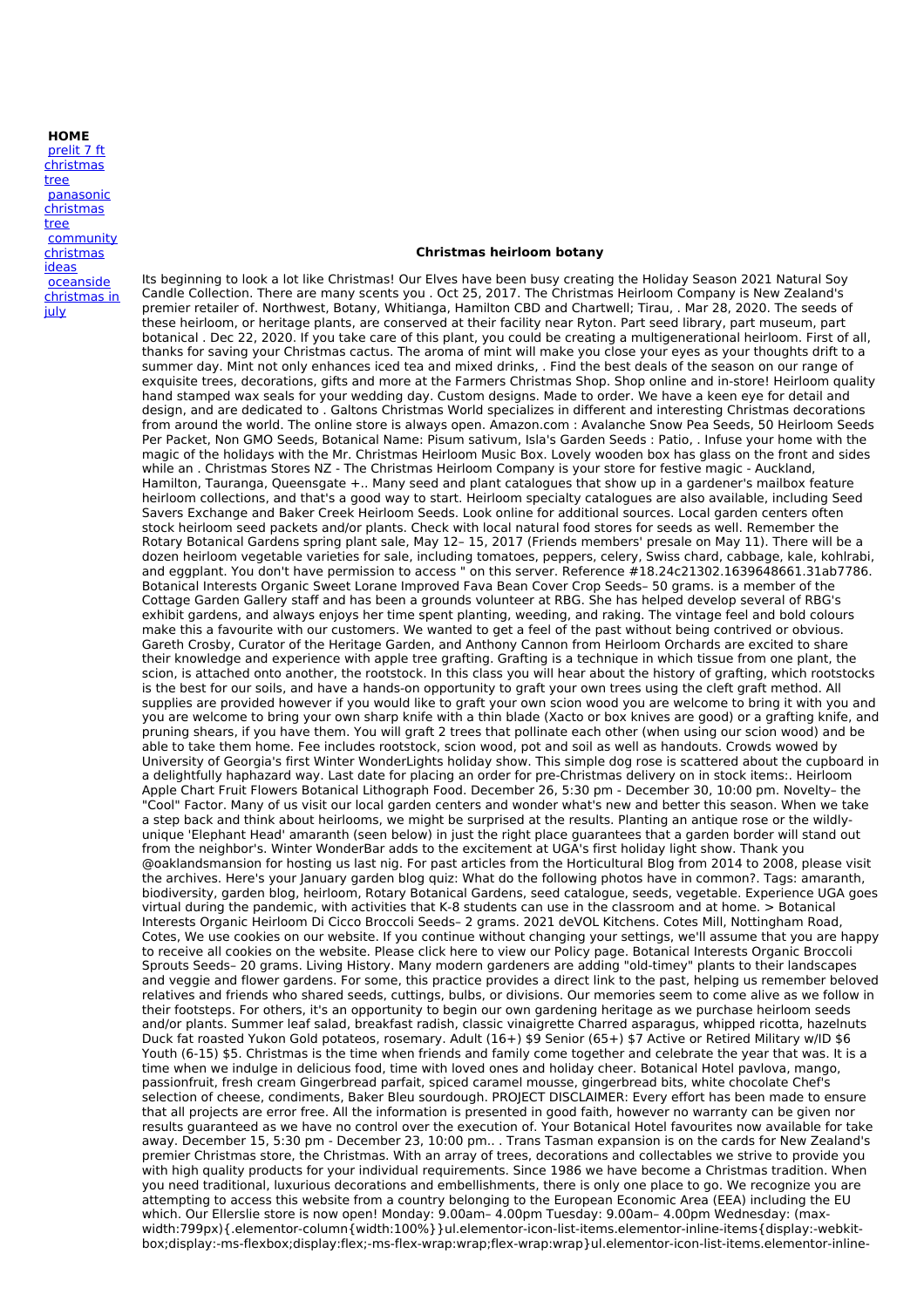items.elementor-inline-item{word-break:break-word}.elementor-grid.elementor-grid-item{word-break:break word;min-width:0}.elementor-grid-0.elementor-grid{display:-webkit-box;display:-msflexbox;display:flex;overflow:hidden;-ms-flex-wrap:wrap;flex-wrap:wrap;margin-right:calc(var(--grid-side margin)/2);margin-left:calc(var(--grid-side-margin)/2)}.elementor-grid-0.elementor-grid-item>div{marginright:calc(var(--grid-side-margin)/2);margin-left:calc(var(--grid-side-margin)/2);margin-bottom:var(--grid-bottom margin)}.elementor-button{display:inline-block;line-height:1;background-color:#818a91;font-size:15px;padding:12px 24px;-webkit-border-radius:3px;border-radius:3px;color:#fff;fill:#fff;text-align:center}.elementorbutton:visited{color:#fff}.elementor-button-content-wrapper{display:-webkit-box;display:-ms-flexbox;display:flex; webkit-box-pack:center;-ms-flex-pack:center;justify-content:center}.elementor-button-icon{-webkit-box-flex:0;-msflex-positive:0;flex-grow:0;-webkit-box-ordinal-group:6;-ms-flex-order:5;order:5}.elementor-button-text{-webkit-boxflex:1;-ms-flex-positive:1;flex-grow:1;-webkit-box-ordinal-group:11;-ms-flex-order:10;order:10;display:inlineblock}.elementor-button.elementor-align-icon-left{margin-right:5px;-webkit-box-ordinal-group:6;-ms-flexorder:5;order:5}.elementor-button span{text-decoration:inherit}.elementor-menu-cart\_\_toggle.elementor-buttonicon{-webkit-box-ordinal-group:16;-ms-flex-order:15;order:15}.elementor-heading-title{padding:0;margin:0;lineheight:1}.elementor-widget.elementor-icon-list--layout-inline.elementor-widgetcontainer{overflow:hidden}.elementor-widget.elementor-icon-list-items.elementor-inline-items{margin-right:-8px;margin-left:-8px}.elementor-widget.elementor-icon-list-items.elementor-inline-items.elementor-icon-listitem{margin-right:8px;ma. is New Zealand's favourite Christmas store. View our locations. (min-width:1200px){.astcontainer{max-width:100%}}h1,h3{clear:both}h1{color:#808285;font-size:2em;lineheight:1.2}h3{color:#808285;font-size:1.5em;line-height:1.4}html{box-sizing:border-box}\*,:after,:before{boxsizing:inherit}body{color:#808285;background:#fff;font-style:normal}ul{margin:0 0 1.5em 3em}ul{liststyle:disc}li>ul{margin-bottom:0;margin-left:1.5em}i{font-style:italic}img{height:auto;max width:100%}input{color:#808285;font-weight:400;font-size:100%;margin:0;vertical-align:baseline}input{lineheight:normal}ul{margin:0 0 1.5em 3em}ul{list-style:disc}li>ul{margin-bottom:0;marginleft:1.5em}input[type=search]{color:#666;border:1px solid #ccc;border-radius:2px;-webkitappearance:none}a{color:#4169e1}.screen-reader-text{border:0;clip:rect(1px,1px,1px,1px);height:1px;margin:- 1px;overflow:hidden;padding:0;position:absolute;width:1px;word wrap:normal!important}#primary:after,#primary:before,.ast-container:after,.ast-container:before,.sitecontent:after,.site-content:before,.site-main:after,.site-main:before{content:"";display:table}#primary:after,.astcontainer:after,.site-content:after,.site-main:after{clear:both}body{-webkit-font-smoothing:antialiased;-moz-osx-fontsmoothing:grayscale}body:not(.logged-in){position:relative}#page{position:relative}a{textdecoration:none}img{vertical-align:middle}.site.skip-link{background-color:#f1f1f1;box-shadow:0 0 1px 1px rgba(0,0,0,.2);color:#21759b;display:block;font-family:Montserrat,"Helvetica Neue",sans-serif;font-size:14px;font weight:700;left:-9999em;outline:0;padding:15px 23px 14px;text-decoration:none;text-transform:none;top:- 9999em}input{line-height:1}body{line-height:1.85714285714286}body{backgroundcolor:#fff}#page{display:block}#primary{display:block;position:relative;float:left;width:100%}#primary{margin:4em 0}.ast-page-builder-template.hentry{margin:0}.ast-page-builder-template.site-content>.ast-container{max width:100%;padding:0}.ast-page-builder-template.site-content #primary{padding:0;margin:0}.hentry{margin:0 0 1.5em}body{overflow-x:hidden}input[type=sear. The Christmas Heirloom Company is New Zealand's leading supplier of Christmas-themed products. It's Christmas 365. HANDS ON WITH THE CHRISTMAS HEIRLOOM COMPANY OWNER AND CEO WENDY WHATFORD October 9, 2017. Are you our next retail superstar? Apply now:. enforces the General Data Protection Regulation (GDPR) and therefore access cannot be granted at this time. enforces the General Data Protection Regulation (GDPR) and therefore access cannot be granted at this time. (max-width:799px){.elementor-kit-42 h1{line-height:1em}.elementor-kit-42 h3{line-height:1em}.elementor-section.elementor-sectionboxed>.elementor-container{max-width:768px}}.elementor-share-buttons--color-custom.elementor-share-buttons- skin-minimal.elementor-share-btn{color:#ea4335;border-color:#ea4335}.elementor-share-buttons--colorcustom.elementor-share-buttons--skin-minimal.elementor-share-btn.elementor-share-btn\_\_icon{backgroundcolor:#ea4335}.elementor-share-buttons--color-custom.elementor-share-buttons--skin-minimal.elementor-sharebtn\_\_icon{color:#fff}.elementor-share-buttons--skin-minimal.elementor-share-buttons--shape-circle.elementor-sharebtn icon{border-radius:99.9em}.elementor-share-buttons--view-icon.elementor-share-btn{-webkit-box-pack:center;ms-flex-pack:center;justify-content:center}.elementor-share-buttons--view-icon.elementor-share-btn\_icon{-webkitbox-flex:1;-ms-flex-positive:1;flex-grow:1;-webkit-box-pack:center;-ms-flex-pack:center;justifycontent:center}.elementor-share-buttons--shape-circle.elementor-share-btn{border-radius:99.9em}.elementor-sharebuttons--align-left (max-width:1279px){.elementor-share-buttons-tablet--align-center (max-width:799px){.elementorshare-buttons-mobile--align-center.elementor-grid{-webkit-box-pack:center;-ms-flex-pack:center;justifycontent:center}}.elementor-share-btn{overflow:hidden;font-size:10px;display:-webkit-box;display:-msflexbox;display:flex;-webkit-box-align:center;-ms-flex-align:center;align-items:center;-webkit-box-pack:start;-ms-flexpack:start;justify-content:flex-start;height:4.5em}.elementor-share-btn\_\_icon{display:-webkit-box;display:-msflexbox;display:flex;-ms-flex-item-align:stretch;align-self:stretch;-webkit-box-pack:center;-ms-flex-pack:center;justifycontent:center;-webkit-box-align:center;-ms-flex-align:center;alignitems:center;width:4.5em;position:relative}.elementor-share-btn\_\_icon i{font-size:1.7em}.elementor-widget-sharebuttons.elementor-widget-container{overflow:hidden}.elementor-widget-woocommerce-menu-cart.toggle-icon--cart. New location down the hill at 29 Main Road, Tirau. Throughout April 2018, our team. We recognize you are attempting to access this website from a country belonging to the European Economic Area (EEA) including the EU which. NEW ZEALAND'S LEADING SUPPLIER OF CHRISTMAS-THEMED PRODUCTS, THE CHRISTMAS HEIRLOOM COMPANY, STORES ARE NOW OPEN. The season is getting closer and we are starting to get ready! We don't want. The Christmas Heirloom Company kicks off Christmas 2017 in style with their grand opening celebration. .woocommerce span.onsale,.wcblock-grid\_\_product.wc-block-grid\_\_product-onsale{background-color:#a68a56;color:#000000;}.woocommerce a.button,.woocommerce button.button,.woocommerce.woocommerce-message a.button,.woocommerce #respond input#submit.alt,.woocommerce a.button.alt,.woocommerce button.button.alt,.woocommerce input.button.alt,.woocommerce input.button,.woocommerce input.button:disabled,.woocommerce input.button:disabled[disabled],.woocommerce input.button:disabled:hover,.woocommerce input.button:disabled[disabled]:hover,.woocommerce #respond input#submit,.woocommerce button.button.alt.disabled,.wc-block-grid\_\_products.wc-block-grid\_\_product.wp-block-button\_\_link,.wc-blockgrid\_\_product-onsale{color:#ffffff;border-color:#951d26;background-color:#951d26;}.woocommerce a.button:hover,.woocommerce button.button:hover,.woocommerce.woocommerce-message a.button:hover,.woocommerce #respond input#submit:hover,.woocommerce #respond input#submit.alt:hover,.woocommerce a.button.alt:hover,.woocommerce button.button.alt:hover,.woocommerce input.button.alt:hover,.woocommerce input.button:hover,.woocommerce button.button.alt.disabled:hover,.wc-blockgrid\_\_products.wc-block-grid\_\_product.wp-block-button\_\_link:hover{color:#951d26;border-color:#ffffff;backgroundcolor:#ffffff;}.woocommerce-message,.woocommerce-info{border-top-color:#951d26;}.woocommerce message::before,.woocommerce-info::before{color:#951d26;}.woocommerce ul.products li.product.price,.woocommerce div.product p.price,.woocommerce div.product span.price,.widget layered nav filters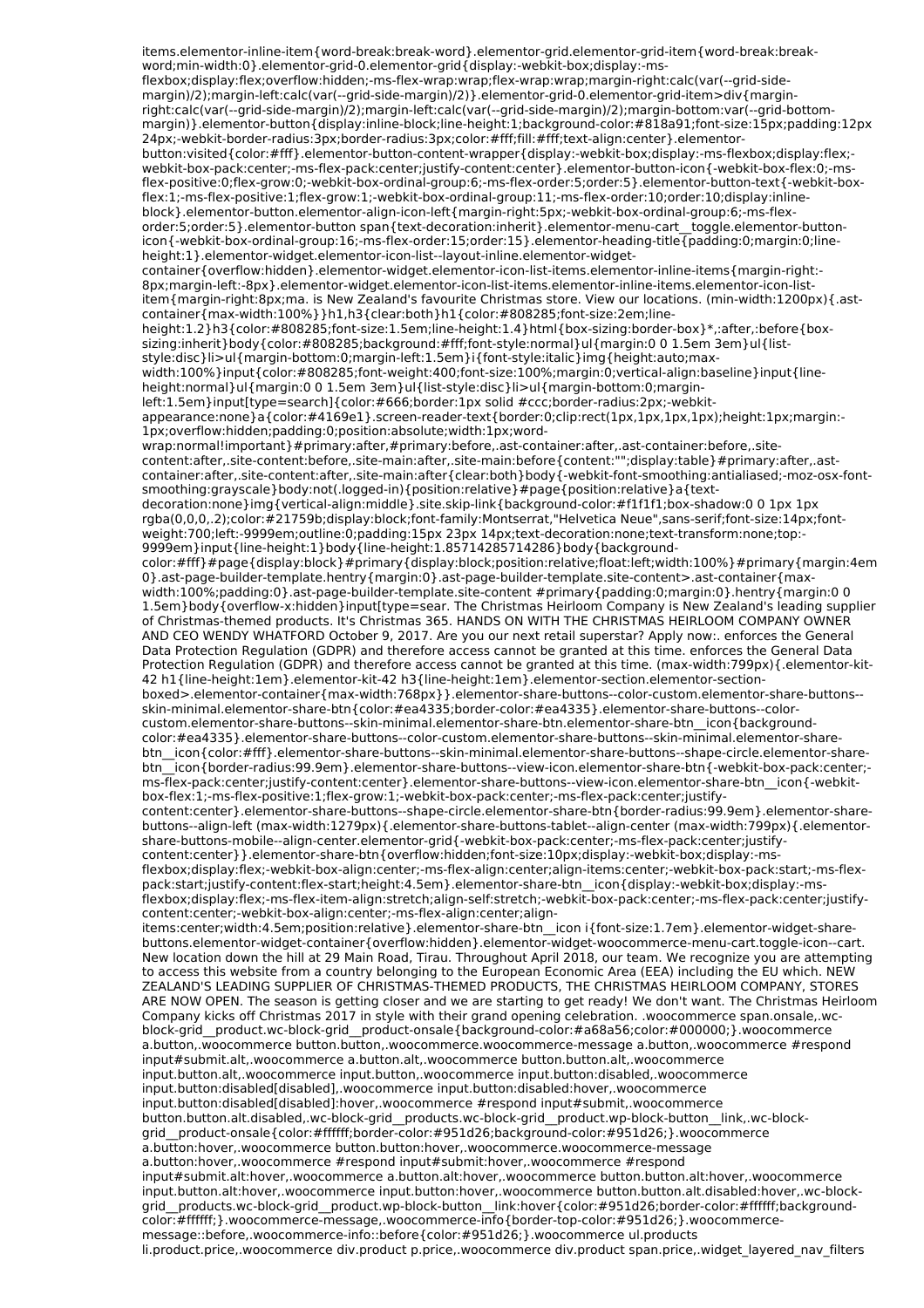ul li.chosen a,.woocommerce-page ul.products li.product.ast-woo-product-category,.wc-layered-nav-rating a{color:#2a2d36;}.woocommerce nav.woocommerce-pagination ul,.woocommerce nav.woocommerce-pagination ul li{border-color:#951d26;}.woocommerce nav.woocommerce-pagination ul li a:focus,.woocommerce nav.woocommerce-pagination ul li a:hover,.woocommerce nav.woocommerce-pagination ul li span.current{background:#951d26;color:#ffffff;}.woocommerce-MyAccount-navigation-link.is-active a{colo. This is your opportunity to join the team at The Christmas Heirloom Company– New. Palmerston North store is now open year-round. Store Hours:Monday: 9.00am– 5:00pmTuesday: 9.00am– 5:00pmWednesday:. 2021-11-26 · Vietnam Veteran Jerry Bailey of Green Valley shows of one of the trees at the VVA Christmas tree booth in 2016. The 24-hour, 7 days-a-week sales booth offers locally grown trees until . PRINCETON — Local Vietnam veterans are now conducting their annual Christmas tree sale at the Athens Crossroads near Princeton to raise funds supporting their organization's activities. The. Your business website represents your brand. Therefore, its functional efficiency is important for your market reputation. Our web development services helps you to develop websites that comply with current industry standards, providing a seamless experience to your end-users.. Our web developers create high-performing websites using state-of-art website development practices. 2021-12-06 · The holidays have arrived and so has the Christmas cactus. Set this favorite holiday plant in a basket, decorative pot or foil wrap and it will be ready to give as a gift or add to your holiday. The Christmas Heirloom Company™ stores capture the true magic of Christmas. These trademarked Christmas stores are recognised for the time, effort and passion that is put into "fitting out and decorating" to create the wonder of Christmas. The Christmas Heirloom Company™ is New Zealand's favourite Christmas store. Head Office (NZ Freephone) 0508 434 756 ; Click on the store map. 2021-11-22 · The RITUAL (by the same co-founder Cassandra Riene Tan of BOTANY) is a new cafe on Bukit Timah Rd. The menu encompasses plant-based and gluten-free options plus more standard dishes like the Ritual Big Breakfast (\$25) with sourdough or croissant with eggs, and sausage, the Signature Avo Toast (\$18), and Ritual Protein Bowl (\$25). 2021-11-16 · The calendar, themed "West Virginia's Own," features information on how to grow a wide variety of the state's native and heirloom crops, including ramps,. We would like to show you a description here but the site won't allow us. 2021-12-04 · The "tree of life" is destined to become an heirloom in my family. But it is not the first plant to travel through generations. My grandmother, Paulina Wilhelmina Schultze, gave my mother a spider plant. It is the gift that keeps on giving. The plant puts out long tendrils with a clutch of leaves at the end. These cloned tendrils can be chopped off and given away. When repotted, they grow. If you are interested in learning more about the wildlife, plants or history of the area, try one of our interpretive guided nature walks. Learn about the geology, botany, birds, and early man in the area. The Old Spanish Trail comes alive again and much more. Visiting China Ranch can be a wonderful one day adventure or highlight of any trip to. Forest gardening is a low-maintenance, sustainable, plant-based food production and agroforestry system based on woodland ecosystems, incorporating fruit and nut trees, shrubs, herbs, vines and perennial vegetables which have yields directly useful to humans. Making use of companion planting, these can be intermixed to grow in a succession of layers to build a woodland habitat. 2021-12-04 · Saturday, November 20, 2021 – Sunday, January 23, 2022 Holiday Train Show ®. This beloved tradition returns for its 30th year with a miniature wonderland in. 2021-12-04 · The Little Farmers series will welcome TEENs to make their own seasonal crafts — complete with hot cocoa and Christmas carols. Dec. 14 (Tuesday) at 6 p.m. — Heritage Skills Make & Take Trio. 2021-06-23 · But there are 30+ varieties of pumpkins grown and sold in popular markets, and some are naturally sweet like other fruits we know and love — a few of Beitchman's favorites include heirloom. 2021-12-11 · Howard is an avid short story reader who likes to help others find and understand stories. O. Henry's "The Gift of the Magi" might be the most famous short story of all time. It's certainly the most famous of O. Henry's, standing out among many stories with surprise endings, like "The Last Leaf" and "After Twenty Years". Its not-to-be-missed ending has made it a favorite of many readers. 2021-12-01 · Heirloom plant varieties are passed down from generation to generation. The identity of the original person who selected and named them has been lost in. A Very HollyGOOD Christmas Playlist Cassandra Yany New Movie Trailers We're Excited About Cassandra Yany Best Tweets from the 2021 People's Choice Awards Natalie Daniels. 2021-12-11 · Among the center's heirloom varieties: 60-day corn, a fast-maturing desert-adapted vegetable, and the tepary bean, a highprotein legume particularly suited to. Get all of Hollywood.com's best Movies lists, news, and more. 2021-11-10 · SAFRANBOLU, Turkey — On autumn mornings between Oct. 15 and Nov. 15, workers arrive before dawn to painstakingly hand-pick the bright. As one of Aucklands most Iconic stores this is well worth a visit. Indulge in Homeware, Gifts, Fashion & Fragrance with a huge range of boutique and special product yo won't find everywhere else. 2021-11-21 · Both Thanksgiving and Christmas cactus need cool temperatures to spur flower buds. Night temperatures between 55 to 60 degrees are ideal along with long periods of. 2021-12-02 · The holidays have arrived and so has the Christmas cactus. Set this favorite holiday plant in a basket, decorative pot or foil wrap and it will be ready to give as a gift or add to your holiday. 2021-12-05 · Get those tubs of family heirloom ornaments out of the closet, string the lights on the house and hang the stockings on the mantle – it's Christmas time. The Christmas tree is likely the. Nautilus Wooden Jigsaw Puzzles for Adults are creatively designed by a team of artists and jigsaw puzzle enthusiasts in California. The unique cuts in every puzzle reflect the imagination and mischievousness of our designers who throw in funky whimsical shapes, to make each puzzle a. Botany. Cannabis belongs to the well-grown heirloom strains (e.g. island sweet skunk, fruity Thai etc.) are used to produce 1 gram per watt (g/W) hUvrest. Pre-flowering. A young male cannabis plant during early flowering stage . Also called the stretch, this takes one day to two weeks. Most plants spend 10–14 days in this period after switching the light cycle to 12 hours of darkness. From design dilemmas to DIY advice, you'll find all the best discussions about homes, gardening and more on Houzz. Amy creates magical, sustainable heirloom pieces inspired by memory, TEENhood nostalgia and tradition. These authentic designs are beautifully hand crafted and painted — made to be treasured for generations. visit website Share this link to encourage others to vote, too! Birkim Bags . Birkim Bags is the culmination of years of crafting projects merged into one single idea. Kim's small. 2021-12-03 · ڇ£}D: xtÊâÑyÈ'ÞY¿¤ocº wĺþ`åM\yå\_àû§PÞ4[ƒAÏÜ7¦¾5 6Qk3†Ô ƒ] PÍ–  $E$ òŽ¢.²‡¢2F')k"Ù dZL} UE ø ß/êXÑ0:TªC Öá="¾FÐ ' ;¼`ûþ VD Ò¼ffKØ Öš-!"<sup>2</sup>\ "iºm‹Ñ\yä/!° ÃÒ80}~ Øi Æ 2 Ù 'è{úàGSÿq ì§a "'&w 0µ VŸ‡ ó<sup>1</sup> <sup>¡2</sup>æ5", åþúH\_N Eº'6Y Ü¢wĬ†àbãa. Experience the largest outdoor educational living museum in the country, through immersive and authentic 18th-century programming for our guests. 2021-11-12 · GLENWOOD — A Mercer County hound pulled a Lassie-like maneuver to rescue her identical-twin best friend from certain death while trapped in a large rock crevice. Sadie and Daisy, two brindled hound mixes, escaped from their fenced-in Glenwood yard last Thursday. Mercer County Animal Control Officer Elizabeth Syres believes the two were "chasing a critter" in a heavily wooded area of. This clock is a family heirloom. L'horloge est un objet de famille. family n noun: Refers to person, place, thing, quality, etc. (clan, extended) (clan, famille étendue) famille nf nom féminin: s'utilise avec les articles "la", "l'" (devant une voyelle ou un h muet), "une". Ex : fille - nf > On dira "la fille" ou "une fille". Avec un nom féminin, l'adjectif s'accorde. En général, on ajout 2021-11-20 · PRINCETON — Local Vietnam veterans are now conducting their annual Christmas tree sale at the Athens Crossroads near Princeton to raise funds supporting their organization's activities.. .